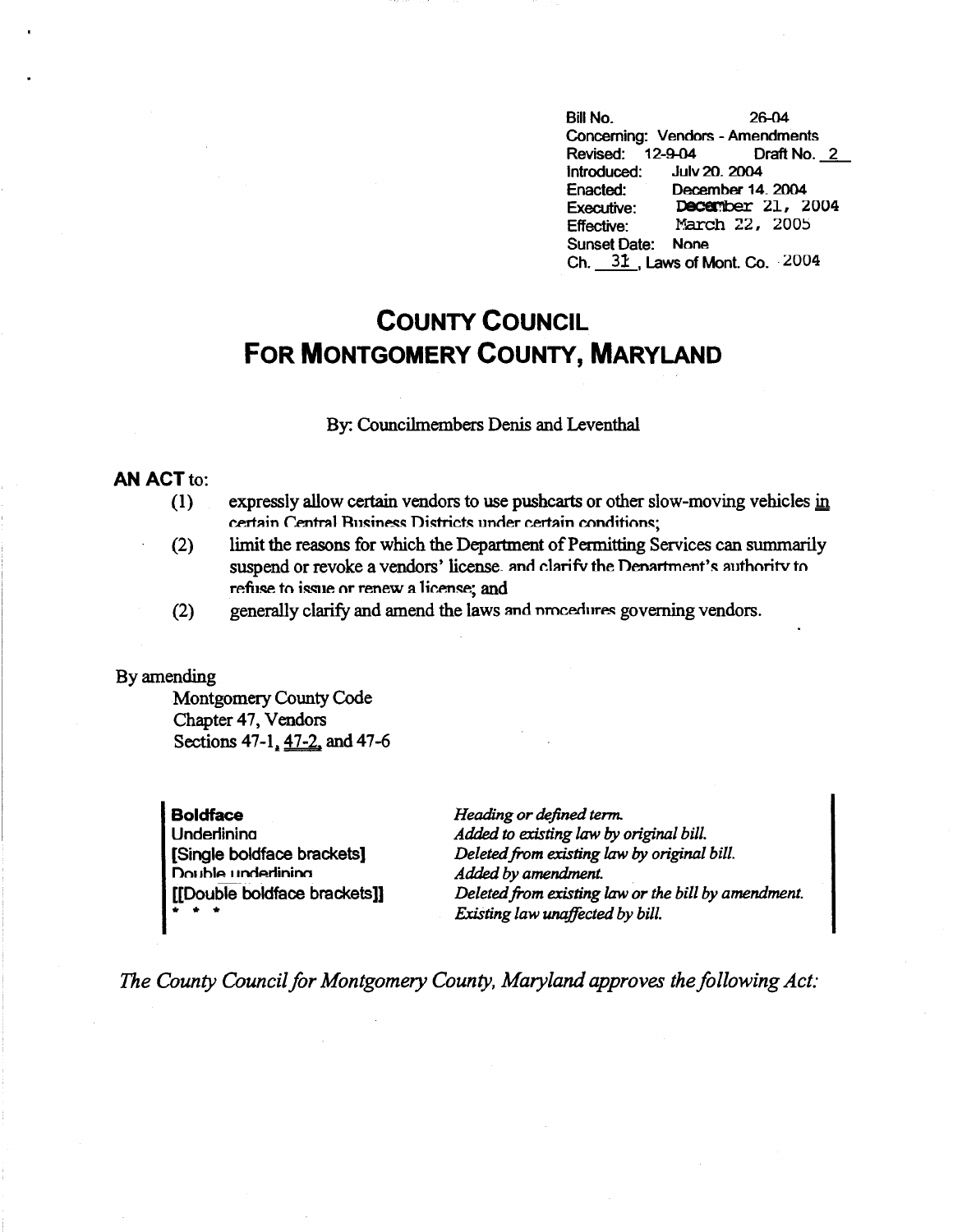l,

 $\frac{1}{2}$ 

; (

 $\left($ 

| 1  | Sec. 1. Sections 47-1, 47-2, and 47-6 are amended as follows:            |                         |              |                                                                            |  |  |  |  |
|----|--------------------------------------------------------------------------|-------------------------|--------------|----------------------------------------------------------------------------|--|--|--|--|
| 2  | $47 - 1.$                                                                | Definitions.            |              |                                                                            |  |  |  |  |
| 3  | In this Chapter, the following words have the meanings indicated:        |                         |              |                                                                            |  |  |  |  |
| 4  |                                                                          |                         |              |                                                                            |  |  |  |  |
| 5  |                                                                          | (b)                     | (1)          | Vendor means any person who sells, offers to sell, or solicits             |  |  |  |  |
| 6  |                                                                          |                         |              | orders for any goods (including perishable foods) or services:             |  |  |  |  |
| 7  |                                                                          |                         | (A)          | on any public street, sidewalk, or other public property or                |  |  |  |  |
| 8  |                                                                          |                         |              | right-of-way;                                                              |  |  |  |  |
| 9  |                                                                          |                         | (B)          | door-to-door in a vehicle or on foot; [[or]]                               |  |  |  |  |
| 10 |                                                                          |                         | (C)          | from a vehicle, or temporary stand or structure, that is                   |  |  |  |  |
| 11 |                                                                          |                         |              | parked or otherwise temporarily located [on private                        |  |  |  |  |
| 12 |                                                                          |                         |              | property] while goods are sold or services dispensed; or                   |  |  |  |  |
| 13 |                                                                          |                         | (D)          | from a pushcart or other slow-moving vehicle.                              |  |  |  |  |
| 14 |                                                                          |                         |              |                                                                            |  |  |  |  |
| 15 | $47 - 2.$                                                                |                         |              | Hours and places of operation                                              |  |  |  |  |
| 16 |                                                                          | (a)                     |              | Unless otherwise permitted by law, a person must not sell or offer to sell |  |  |  |  |
| 17 |                                                                          |                         |              | any goods or services on any public sidewalk or the right-of-way of any    |  |  |  |  |
| 18 |                                                                          |                         | public road. |                                                                            |  |  |  |  |
| 19 |                                                                          | $\overline{\mathbf{p}}$ |              | The Director may issue licenses for a limited number of stationary or      |  |  |  |  |
| 20 | slow-moving pushcarts or similar vehicles, not larger than a size set by |                         |              |                                                                            |  |  |  |  |
| 21 | regulation. from which a licensee may sell goods on designated           |                         |              |                                                                            |  |  |  |  |
| 22 | sidewalks or rights-of-way in a Central Business District planning       |                         |              |                                                                            |  |  |  |  |
| 23 |                                                                          |                         |              | nolicy area (as defined in the County Growth Policy). The Director by      |  |  |  |  |
| 24 |                                                                          |                         |              | regulation under method (2) must limit the number of vehicles licensed     |  |  |  |  |
| 25 |                                                                          |                         |              | in each Central Business District and the number of licensees who can      |  |  |  |  |
| 26 |                                                                          |                         |              | sell any narticular type of goods. If more persons apply for any           |  |  |  |  |
| 27 |                                                                          |                         |              | category of licenses under this subsection than the number available, the  |  |  |  |  |

 $\mathbf{1}$ 

 $-2-$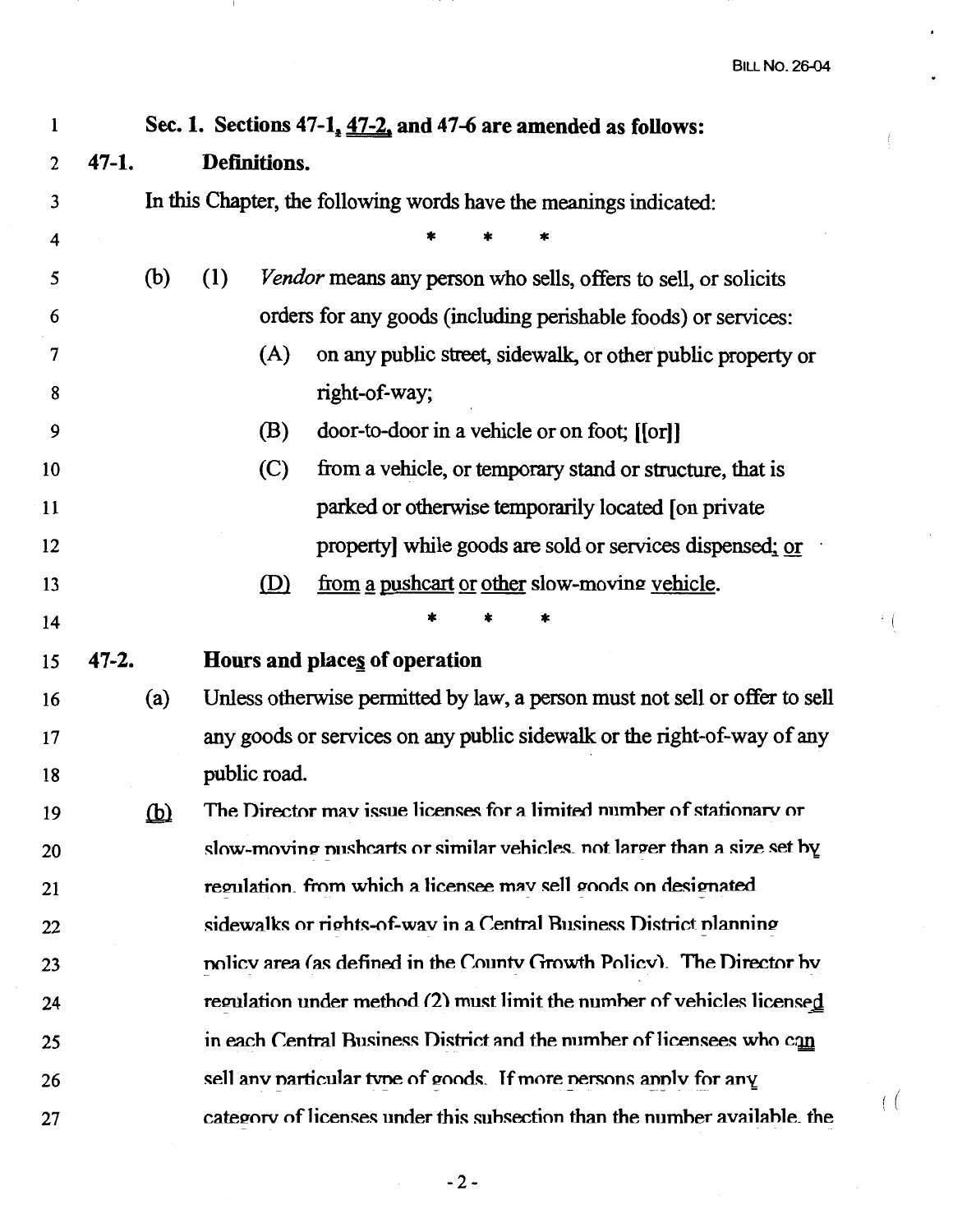| 28 |            | Director must first consider renewing each previous licensee and then                      |  |  |  |  |
|----|------------|--------------------------------------------------------------------------------------------|--|--|--|--|
| 29 |            | conduct a lottery among qualified applicants for the remaining licenses.                   |  |  |  |  |
| 30 |            | A licensee under this subsection may locate on a nublic right-of-way                       |  |  |  |  |
| 31 |            | only if the Director of Public Works and Transportation concurs that the                   |  |  |  |  |
| 32 |            | licensee's operation at that location will not unduly affect vehicular or                  |  |  |  |  |
| 33 |            | nedestrian safety.                                                                         |  |  |  |  |
| 34 | <u>(c)</u> | A vendor who is a certified producer under standards set by regulation                     |  |  |  |  |
| 35 |            | under method (2) may sell fresh produce on the right-of-way of any                         |  |  |  |  |
| 36 |            | public road in locations and at times of the day that will not affect                      |  |  |  |  |
| 37 |            | public safety. In this Section, "fresh produce" means:                                     |  |  |  |  |
| 38 |            | (1)<br>regionally grown fresh fruit, vegetables, herbs, cut flowers, small                 |  |  |  |  |
| 39 |            | trees, and plants; and                                                                     |  |  |  |  |
| 40 |            | (2)<br>non-potentially hazardous prepackaged goods and eggs approved                       |  |  |  |  |
| 41 |            | by the Department of Health and Human Services.                                            |  |  |  |  |
| 42 |            | $[(b)]$ (d) Except for a prearranged appointment or with the Director's                    |  |  |  |  |
| 43 |            | approval, a vendor must not conduct business before 9 a.m. nor after                       |  |  |  |  |
| 44 |            | sunset. In this Section, "sunset" means the time established by the U.S.                   |  |  |  |  |
| 45 |            | Naval Observatory for Washington D.C. and vicinity.                                        |  |  |  |  |
| 46 |            | [[(c)]] (e) Unless permitted by the Director and the school principal for a                |  |  |  |  |
| 47 |            | special event, a vendor must not sell or offer to sell any item on a public                |  |  |  |  |
| 48 |            | road or right-of-way within 500 feet of any public or private elementary                   |  |  |  |  |
| 49 |            | or secondary school.                                                                       |  |  |  |  |
| 50 | $47 - 6.$  | License non-issuance revocation, or suspension.                                            |  |  |  |  |
| 51 | (a)        | The Director may revoke or suspend or refuse to issue or renew. a                          |  |  |  |  |
| 52 |            | <u>license</u> [ <i>[issued under this Chapter</i> ]] for any violation of this Chapter or |  |  |  |  |
| 53 |            | any other applicable law or regulation. Before taking any action under                     |  |  |  |  |
| 54 |            | this subsection, the Director must:                                                        |  |  |  |  |
|    |            |                                                                                            |  |  |  |  |

-3-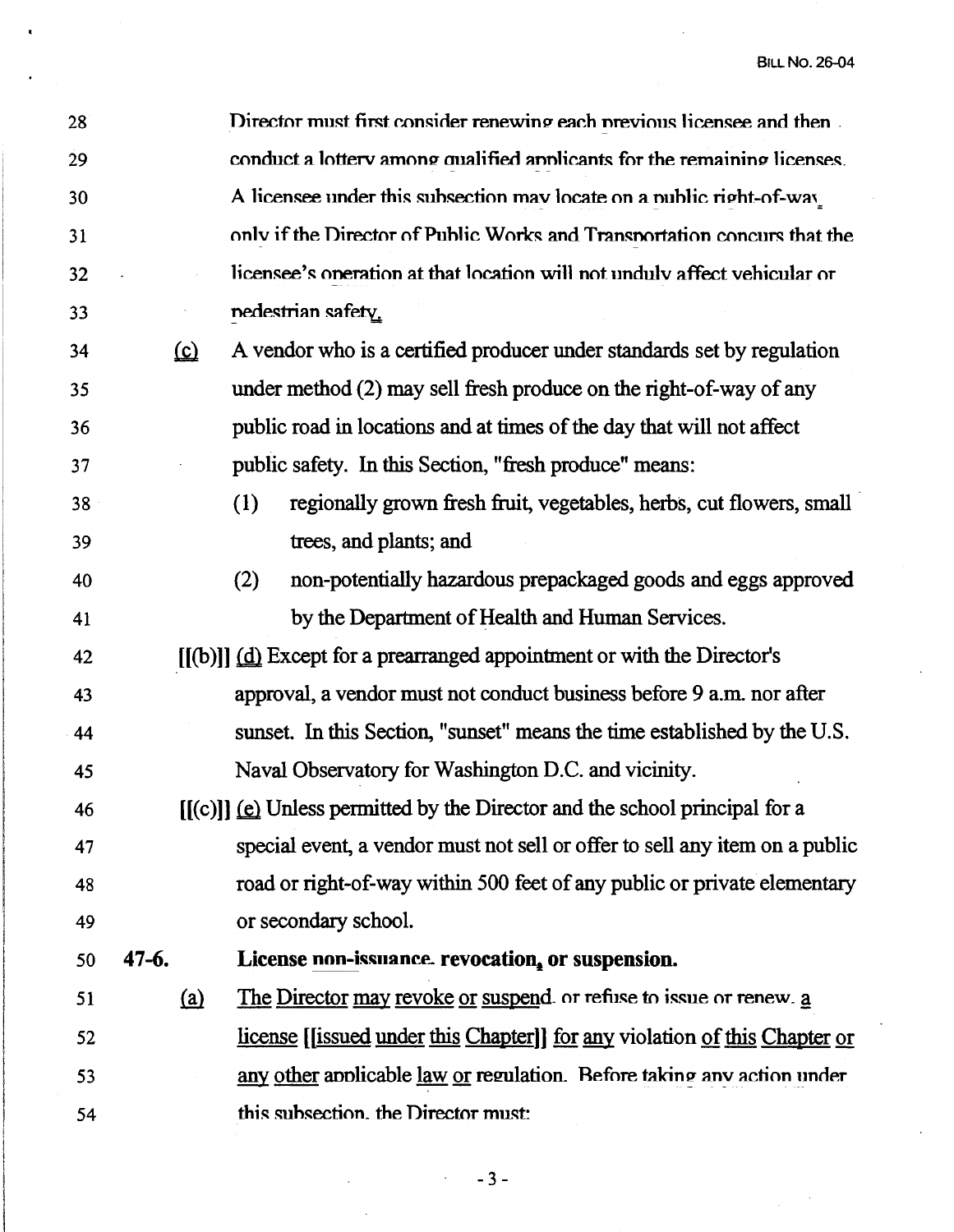$\mathbf{I}$ 

 $\mathfrak{f}$ 

 $^{\dagger}$  (

( (

| 55 | $\Omega$                                                                         | notify the licensee in writing as required by subsection (c): and                  |  |  |  |  |  |
|----|----------------------------------------------------------------------------------|------------------------------------------------------------------------------------|--|--|--|--|--|
| 56 | (2)                                                                              | give the licensee a reasonable opportunity to respond.                             |  |  |  |  |  |
| 57 | $[(a)]$ (b) The Director may summarily revoke or suspend a license after finding |                                                                                    |  |  |  |  |  |
| 58 |                                                                                  | that the licensee:                                                                 |  |  |  |  |  |
| 59 | (1)                                                                              | has knowingly misstated or omitted a material fact from the                        |  |  |  |  |  |
| 60 |                                                                                  | submitted application;                                                             |  |  |  |  |  |
| 61 | (2)                                                                              | has had a business or occupational license or permit revoked or                    |  |  |  |  |  |
| 62 |                                                                                  | suspended;                                                                         |  |  |  |  |  |
| 63 | (3)                                                                              | is not of good moral character, as evidenced by a conviction of a                  |  |  |  |  |  |
| 64 |                                                                                  | crime involving violence, sex offense, theft, fraud, or controlled                 |  |  |  |  |  |
| 65 |                                                                                  | dangerous substances, unless the person's conduct since the                        |  |  |  |  |  |
| 66 |                                                                                  | conviction shows that the public safety is unlikely to be                          |  |  |  |  |  |
| 67 |                                                                                  | jeopardized;                                                                       |  |  |  |  |  |
| 68 | $\sqrt{4}$                                                                       | has violated a condition of the license, this Chapter, or any other                |  |  |  |  |  |
| 69 |                                                                                  | law related to the vending operation; or                                           |  |  |  |  |  |
| 70 | $(5)$ (4) has refused to leave any premises when lawfully directed by an         |                                                                                    |  |  |  |  |  |
| 71 |                                                                                  | owner, occupant, or [an] authorized government official to do so.                  |  |  |  |  |  |
| 72 |                                                                                  | $[(b)]$ (c) $[(***]]$ The Director must provide written notice to the applicant or |  |  |  |  |  |
| 73 | licensee of any action taken or proposed to be taken under subsection            |                                                                                    |  |  |  |  |  |
| 74 |                                                                                  | (a) $or$ (b). The notice must:                                                     |  |  |  |  |  |
| 75 | (1)                                                                              | state the:                                                                         |  |  |  |  |  |
| 76 |                                                                                  | (A) reasons for the action [[taken]]; and                                          |  |  |  |  |  |
| 77 |                                                                                  | (B) recipient's right to appeal to the Board of Appeals; and                       |  |  |  |  |  |
| 78 | (2)                                                                              | be delivered:                                                                      |  |  |  |  |  |
| 79 |                                                                                  | (A) personally to the applicant or licensee; or                                    |  |  |  |  |  |
| 80 |                                                                                  | (B) sent by certified mail to the local address in the license                     |  |  |  |  |  |
| 81 |                                                                                  | application.                                                                       |  |  |  |  |  |

 $\hat{\mathcal{L}}$ 

 $\mathbf{I}$ 

-4-